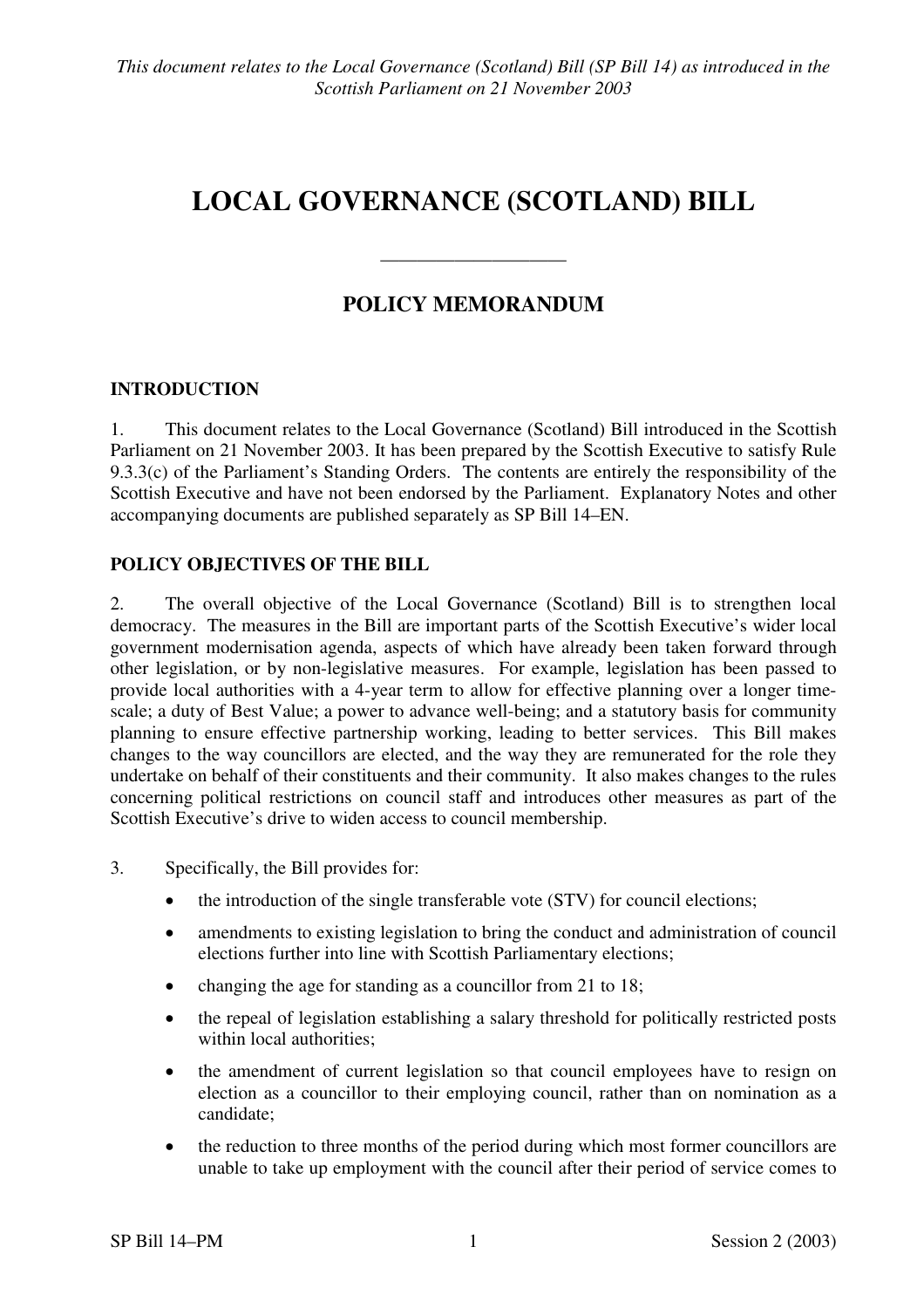an end. The current twelve month period will be retained for politically restricted posts and for councillors who have been involved in the appointment of senior council staff;

- the introduction of a new system of remuneration, supplemented by a limited number of payments to reflect members' additional responsibilities;
- powers to introduce a pension scheme for councillors to allow future service to count for pension purposes; a severance arrangement for councillors; and the establishment of an independent committee to advise on the detailed arrangements for, and the level of, the remuneration package for councillors.

#### **CONSULTATION**

4. The measures in the Bill have been subject to considerable debate and consultation over recent years. In addition, policy development has been greatly assisted by the workings of the independent groups which have considered a number of complex issues in detail. Changes to the way in which councils are elected, and consideration of political restrictions on council employees, were first considered by the Commission on Local Government and the Scottish Parliament<sup>1</sup> known as the 'McIntosh Commission'. In forming its recommendations to the Scottish Executive, the McIntosh Commission relied on a wealth of evidence gathered from engagement with local authorities, community groups, trade union representatives, business interests, and the general public.

5. The Renewing Local Democracy Working Group,<sup>2</sup> known as the 'Kerley Group', built on the recommendations of the McIntosh Commission and considered, among other things, the most appropriate system of election, remuneration for councillors, and a number of issues around widening access to council membership.

6. The first Scottish Executive consultation paper which sought views on the policy issues now reflected in the Bill was the White Paper *Renewing Local Democracy – The Next Steps*<sup>3</sup> published in March 2002. This paper was given a wide circulation among key stakeholders and attracted a total of 1,075 responses from members of the public, councils, community councils and other interested bodies. The consultation process was enhanced by a series of meetings with, and presentations to, councils and other stakeholders, which allowed the Scottish Ministers and Scottish Executive officials to have in-depth discussions with those most affected by the issues raised in the consultation paper. The outcome of that consultation allowed policy to be developed further, leading to the publication of a draft Bill<sup>4</sup> in February 2003. This draft Bill was available to the new Executive for decision following the elections in May 2003.

 $\overline{a}$ <sup>1</sup> *Report of the Commission on Local Government and the Scottish Parliament*, June 1999, http://www.scotland.gov.uk/library/documents-w10/clg-00.htm 2

*You should be taking part, getting involved, making a difference. The Report of the Renewing Local Democracy Working Group*, June 2000, http://www.scotland.gov.uk/library2/doc16/rldw-00.asp 3

*Renewing Local Democracy – The Next Steps*, March 2002, http://www.scotland.gov.uk/library5/localgov/rldm-00.asp

<sup>4</sup> *Local Governance (Scotland) Bill Draft*, Scottish Executive, February 2003, http:www.scotland.gov.uk/library5/localgov/lgsb-00.asp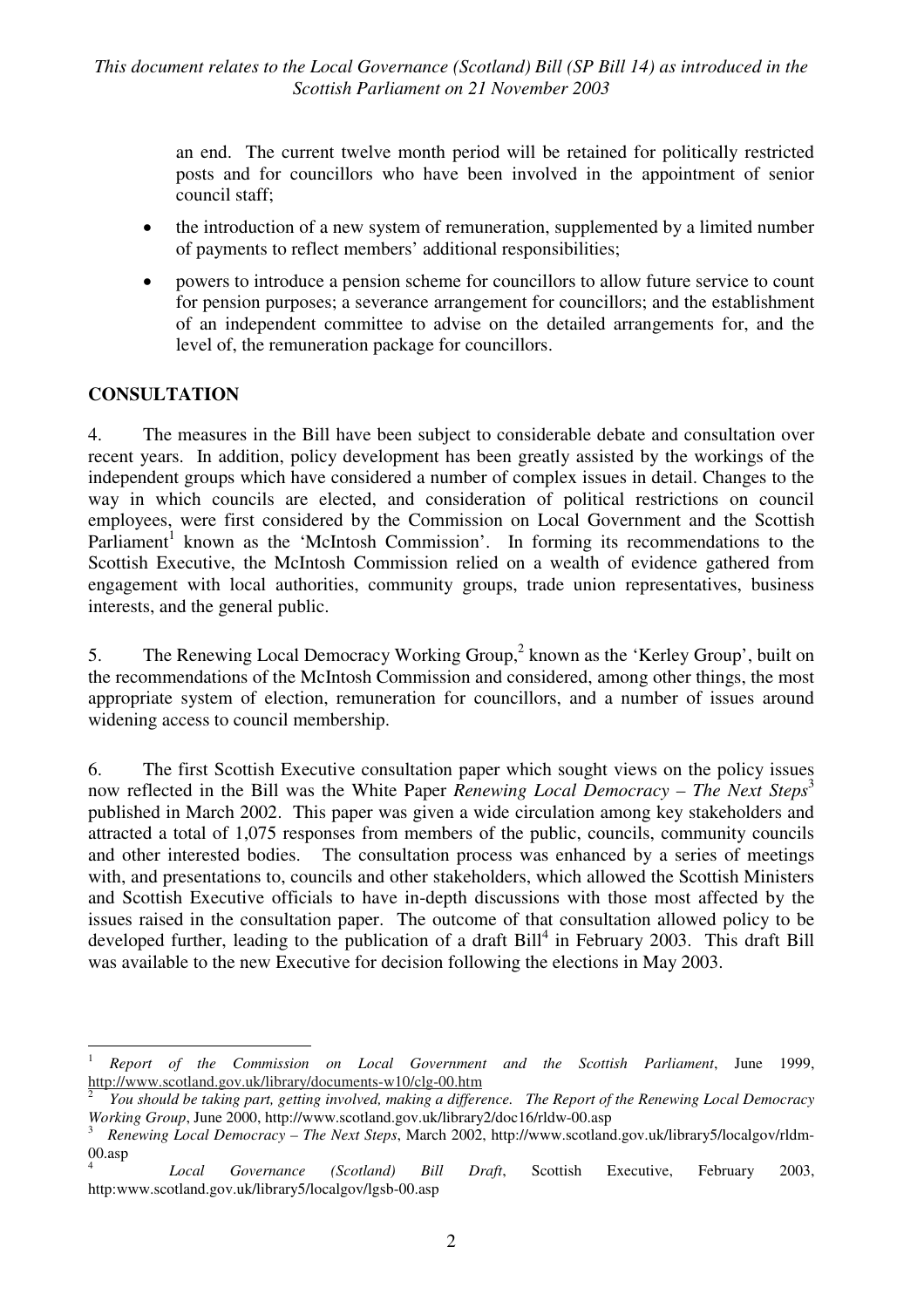7. A revised draft  $\text{Bill}^5$  was issued for consultation in July 2003 and attracted 187 responses from councils, community councils, equalities interests, trade unions, professional bodies, and others. As part of the consultation process, the Scottish Executive also held meetings with representatives from the Convention of Scottish Local Authorities (CoSLA), the Society of Local Authority Chief Executives (SOLACE), the Society of Local Authority Lawyers and Administrators (SOLAR), the Association of Electoral Administrators (AEA) and a number of local authorities. A presentation to the Scottish Parliament Local Government and Transport Committee was also a useful part of the consultation process.

## **RENEWING LOCAL DEMOCRACY WORKING GROUPS**

8. The Scottish Executive has established 3 independent working groups which will carry forward practical work associated with the key measures in the Bill. The Single transferable Vote Working Group is examining the procedures necessary to facilitate council elections being held using STV, and how multi-member wards will operate in practice. This Group's findings and recommendations will be important in implementing the provisions in Part 1 of the Bill.

9. The Councillors' Remuneration Progress Group is considering options for, and the associated costs of, a new system of remuneration for councillors. The Group is also considering the role which councillors fulfil, the part-time commitment required of the majority of councillors, and the salary which this should attract. The Group will also consider the practical implications of giving councillors access to a pension scheme and options for a one-off severance scheme intended to recompense long-serving councillors who will not be standing at the next election. The Group has also been asked to consider the remit of the Scottish Local Authorities Remuneration Committee which the Bill will establish, and the skills and experience needed by its members. The Councillors' Remuneration Progress Group is not the precursor to the Scottish Local Authorities Remuneration Committee. Rather, it will undertake background and research work which will be needed in enabling the statutory Committee to start work as quickly as possible.

10. The Widening Access to Council Membership Progress Group is taking forward work on making council membership more attractive to a wider cross-section of the community and will make recommendations on the training, development and support given to councillors. The Group will also prepare non-statutory guidance on the definition of politically restricted posts.

11. It is expected that all 3 groups will report to the Scottish Ministers around September 2004.

## **LOCAL GOVERNMENT ELECTIONS – PART 1 (SECTIONS 1 TO 12)**

#### **Policy objectives**

12. The first past the post (FPTP) system currently used for council elections does not necessarily result in councils which reflect the political balance of votes cast. In some areas, a party with a minority of votes has a majority of seats thus enabling it to form the administration

 5 *Draft Local Governance (Scotland) Bill: Consultation*, Scottish Executive, July 2003, http://www.scotland.gov.uk/consltations/localgov/dlgsc-00.asp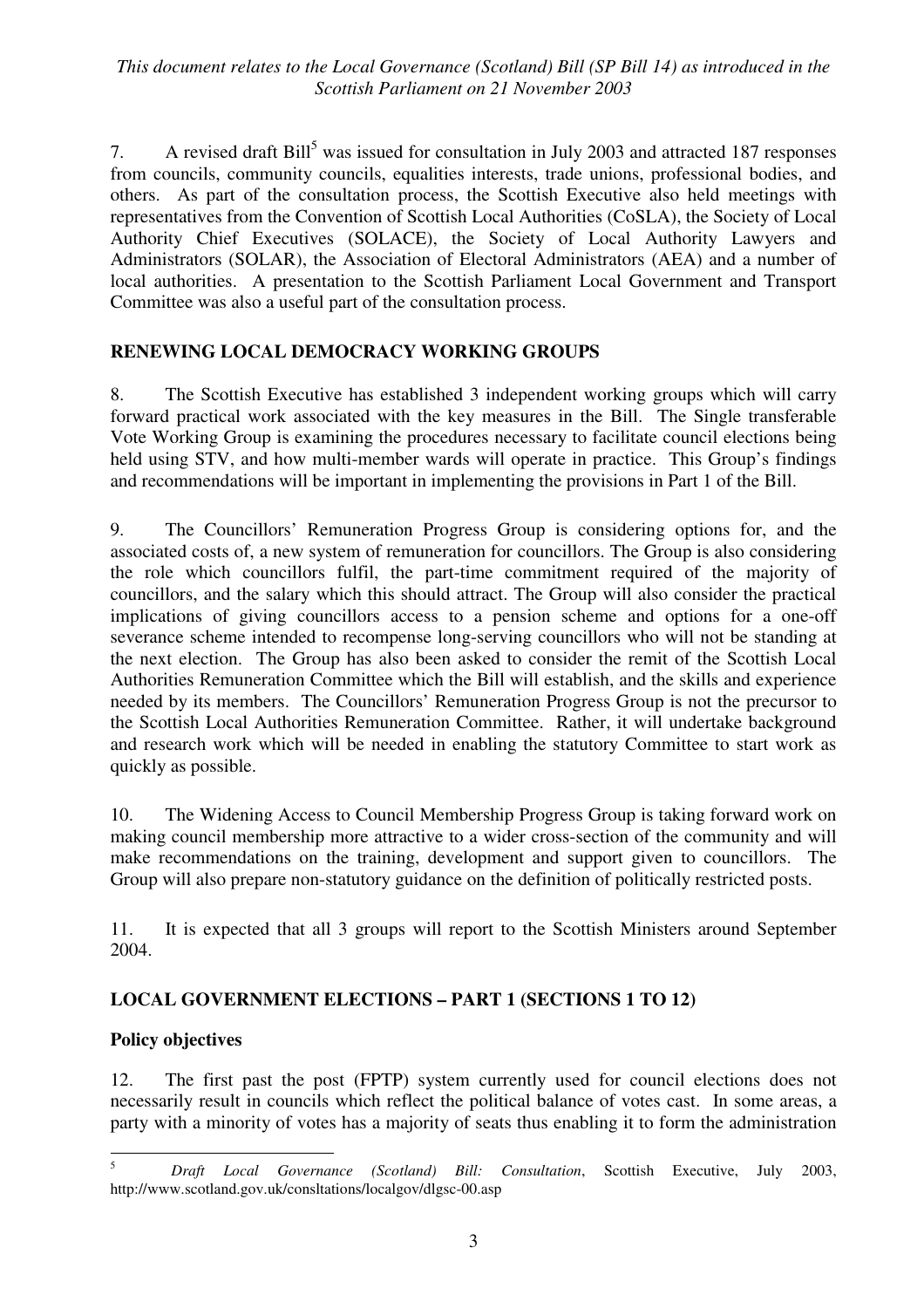without a truly democratic mandate. Under a more proportional system of election, the number of seats secured by a party reflects more accurately the number of votes cast. Councils are therefore more likely to represent the full spectrum of views expressed by their electorate and every vote is felt to count for the purposes of determining who should be elected. The Kerley Group concluded that the STV system should be adopted for council elections, because STV maximises the use made of each vote cast, and therefore ensures that those elected represent the spread of opinion within a ward. The Group also took the view that STV retains the councillorward link but creates multi-member wards where the members are elected under the same system. This avoids the risk of confusion about the status and role of different councillors which can occur with other PR systems. The responses to the White Paper endorsed this view.

13. The Bill therefore sets out the system of election that will be used for the next and subsequent council elections. This method is generally known as the single transferable vote (STV) and is already used in other countries. STV allows voters to vote for candidates in order of preference. First preference votes are the first to be looked at and, if necessary, the votes are then transferred from candidates who have been elected comfortably, or who have no prospect of being elected, to voters' subsequent preferences.

14. For the purposes of the next and subsequent council elections, council areas will be divided into wards and each ward will have 3 or 4 councillors. That process will be carried out by the Local Government Boundary Commission for Scotland. Thereafter, the number of councillors to be elected in each ward will be prescribed in secondary legislation. The choice of three or four councillors per ward is intended to achieve a balance between the need for a proportionate outcome and the need to ensure a link between councillor and ward. With a higher number of councillors per ward the result would be more proportional, but wards would also need to be much larger, and this could have practical implications for councils and councillors, particularly in remote and rural communities.

15. The mechanics of the STV system are described in the Explanatory Notes.

#### **Consultation**

16. There are many different views on which electoral system is best for Scottish local government, and the issue has been consulted on a number of occasions in recent years. The McIntosh Commission's consultation process found substantial and widespread support for the view that a move to proportional representation would be beneficial for local government. The Kerley Group examined different systems in more detail and recommended STV. The Executive's White Paper *Renewing Local Democracy – The Next Steps* sought further views to enable a final policy decision to be taken on which system should be introduced. Of the 1,075 responses received, 890 dealt solely with the issue of electoral reform, and supported the introduction of STV. Over 700 of these responses were the result of a pre-printed postcard campaign. A further 66 responses which dealt with a number of the issues covered in the consultation paper also supported the introduction of STV.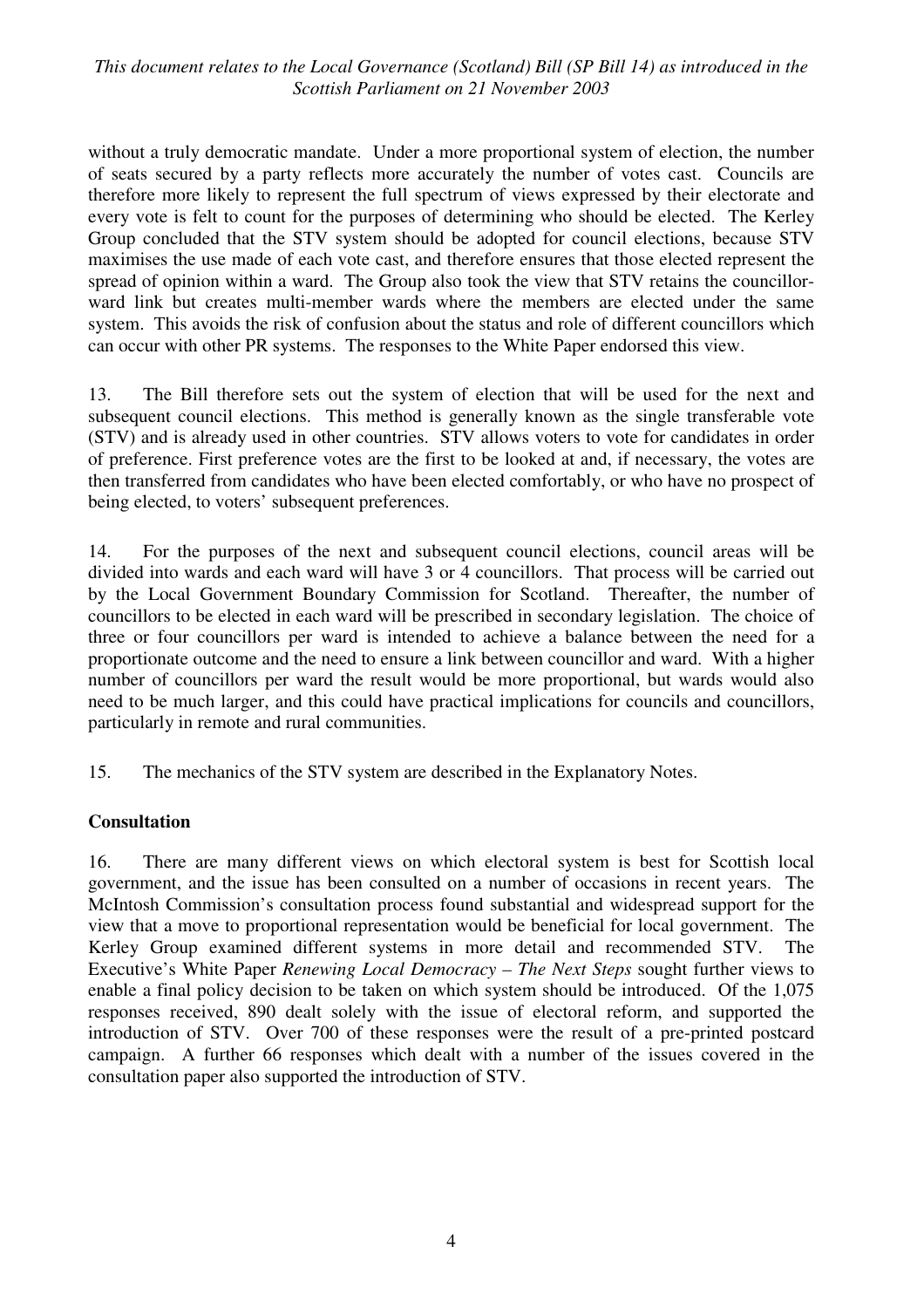17. Once the decision had been taken, as reflected in *A Partnership for a Better Scotland*<sup>6</sup>, to proceed with the introduction of STV, the Executive published a draft Bill for consultation in July 2003. It was made clear that the Executive was committed to introducing STV for council elections and that views were being invited on the draft provisions and practical issues relating to the introduction of STV. This consultation process was again supplemented by a series of meetings with key stakeholders. 187 written responses were received, many of which offered helpful technical comments allowing the draft Bill to be finalized for introduction.

#### **Alternative approaches**

- 18. Alternative approaches are:
	- *Maintain the current statutory position.* The current statutory position provides that council elections are conducted using the first past the post method. Although this method is familiar to voters and provides a clear councillor-ward link, it does not produce a proportionate result. Maintaining the current statutory position is not therefore in keeping with the views of the McIntosh Commission, the Kerley Group, or the majority of responses to the Scottish Executive's White Paper consultation.
	- *Alternative proportional representation systems.* The Kerley Group examined other proportional systems before reaching its conclusion that STV best met the requirements of its remit. The Group concluded that the alternative vote (AV) system provided a strong link between councillor and ward, but did not provide a proportionate outcome. List systems were considered to be highly-proportional, but failed to provide a strong councillor-ward link. The additional member system (AMS) was seen as producing a very proportionate result and a strong councillor ward link for those elected on the first vote, but it was also seen as creating two different types of elected representative, which could be disadvantageous for the administration of a council. Alternative vote top-up was not seen as sufficiently distinct from AMS to merit further consideration. The White Paper *Renewing Local Democracy – The Next Steps* also discussed alternative electoral systems. The outcome of that consultation process showed a clear majority in favour of STV with only a very small number of respondents expressing support for other systems of proportional representation.

#### **MEMBERSHIP OF LOCAL AUTHORITIES ETC – PART 2 (SECTIONS 13 TO 19)**

#### **Policy objectives**

19. Part 2 of the Bill makes provision for various measures concerned with widening access to local authority membership and recompensing councillors for the role they undertake. These are important aspects of a broader agenda aimed at making council membership more attractive to a wider cross section of the community. Some aspects of that agenda can be addressed by local authorities and political parties, or by the Scottish Executive through non-legislative means. As noted above, work in this area is being taken forward by the Widening Access to Council Membership Progress Group.

 6 *A Partnership for a Better Scotland*, Scottish Executive, May 2003, http:www.scotland.gov.uk/library5/government/pfbs-00.asp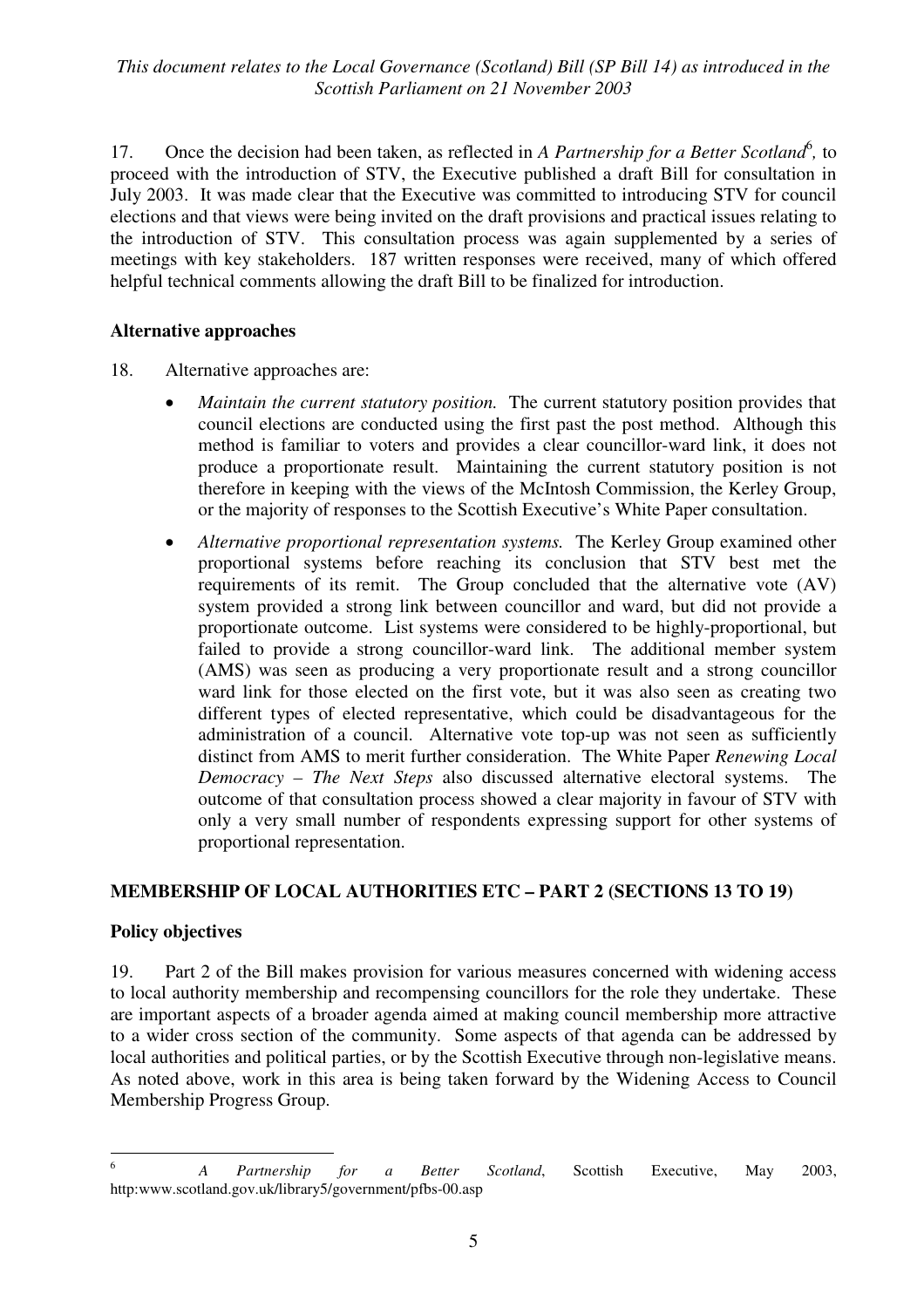## *Disqualification*

20. Current legislation prohibits all local government employees from standing for election to the council which employs them. If they wish to stand, they must resign from their job when they are nominated as an election candidate. The Scottish Executive believes that many local authority employees have the skills necessary to be effective councillors but recognises that many employees will be reluctant to seek office as a councillor, when they are, in effect, being asked to gamble their careers against the uncertainties of the ballot box. Given that, in some parts of Scotland, the local authority can be the major or a significant source of employment, a disproportionate percentage of the population in those areas is effectively being discouraged from standing for election.

21. The Bill therefore removes the requirement for a local authority employee to resign when they are nominated as a candidate for election. It is replaced with a requirement to resign if the employee is successfully elected as a councillor. The successful candidate must resign on the first working day following the declaration of election and any period of notice which applies to an employee resigning from local authority employment should be waived. Where council employees are not elected, their right to remain in the local authority's employment, without detriment to grade, pay, pension, or other terms and conditions of service, is unaffected. In addition, the Bill repeals existing legislation which prevents a person whose business partner is a council employee from being nominated as a candidate. In future, such people will be able to stand for election as a councillor and, if they are elected, their conduct as a councillor would be regulated by the Ethical Standards in Public Life etc. (Scotland) Act 2000 (asp 7) .

#### *Reduction of age qualification*

22. Section 29 of the Local Government (Scotland) Act 1973 currently provides that one of the qualifications for nomination and election to, and holding office as a member of, a local authority is that the person must have reached the age of 21 years. The Bill amends section 29 so as to reduce that age qualification from 21 to 18 years. This brings the age for standing into line with the voting age and will help encourage younger people to consider standing for council membership.

## *Eligibility for membership: politically restricted posts*

23. Existing legislation sets out the categories of local authority employees who are to be designated as holding politically restricted posts and who are therefore prevented from standing for election as councillor and engaging in a range of political activities. The Bill provides for the removal of two of those categories, which are determined by a salary threshold, as they have proved to be an arbitrary measure which unnecessarily barred some employees from standing for election. The removal of these categories means that the content of a post is now the sole determining factor of whether it is politically restricted. The Scottish Executive understands that there is currently some inconsistency in the approach taken across Scotland to determining which posts should be classed as politically restricted on the basis of content and the Widening Access to Council Membership Progress Group has therefore been asked to prepare guidance on defining politically restricted posts. Such guidance will be developed in consultation with local authorities, trade unions and other interests and will ensure a consistent approach across all local authorities.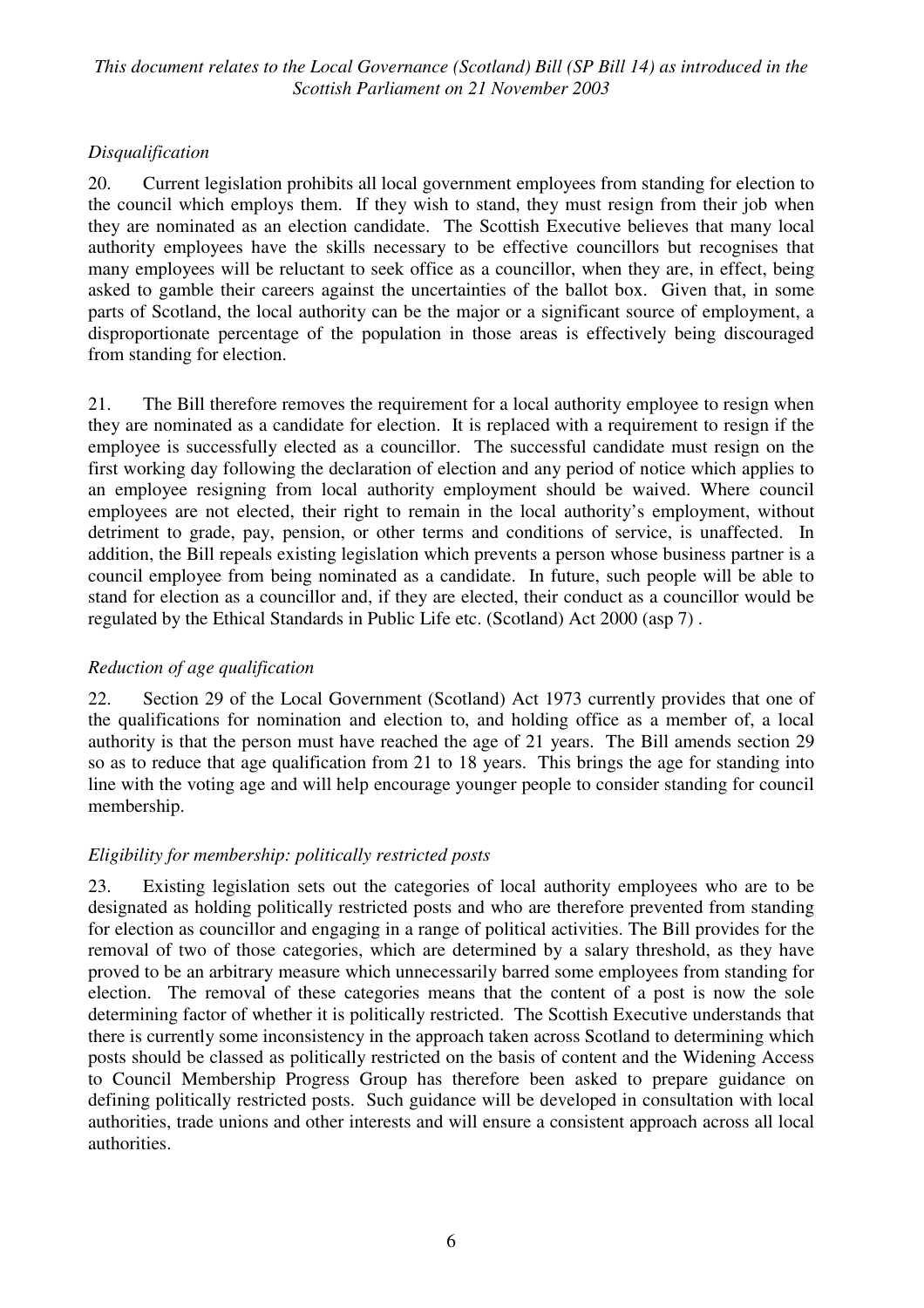#### *Prohibitions on appointment of councillors and ex-councillors to local authority posts*

24. Section 67 of the Local Government (Scotland) Act 1973 prevents a former member of a local authority from being employed by that authority for a period of twelve months after ceasing to be a member. This restriction can cause real difficulties for retiring councillors seeking employment, particularly in areas where the local authority is a major employer. In some cases, such as teaching or social work, council employment may be the only avenue open to an individual. The Bill therefore substitutes a new section 67 so that the twelve month restriction is retained only for employment in posts designated as politically-restricted and for employment by retiring councillors who have been directly involved in the appointments process for senior council officers. This is intended to ensure that any perception that an appointment made before a councillor retired was not in any way influenced by the hope of council employment at a later date. The restriction is however reduced to three months for retiring councillors who do not fall into either of these categories.

#### *Pay, pensions etc. of councillors*

25. These measures are designed to support the councillors elected to serve their communities, and to enable them to make the career choices which may arise if they wish to take on additional responsibilities within the council. Available evidence suggests that councillors are not primarily motivated by the level and type of remuneration available to them, but there is no real way of knowing whether the current system of remuneration discourages some people from standing for election. It is clear however, that many councillors are finding it increasingly difficult to combine their role as a councillor with other activities, such as employment, childcare or caring responsibilities etc. This may be a factor in some people's decision not to seek election. Research suggests that it is certainly a factor in some councillors' decision to stand down from office, and it is possible that it is also a factor in preventing some in taking on more responsibility.

26. The Scottish Executive recognises the important role which councillors play in their local communities and that councillors often have to face difficult choices between their chosen career, their families, and their role as a councillor. Examining how councillors are recompensed for the work they do is a key part of the drive to attract new people into local government.

27. The Scottish Executive also recognises that a number of councillors have represented their communities for many years. Councillors do not receive any form of pension and longserving councillors may not have accrued rights in other pension schemes. The Bill therefore enables the Scottish Ministers to make regulations relating to the payment of severance to councillors who cease to serve as a councillor, subject to their meeting any criteria which may be set out in secondary legislation. The Scottish Executive has emphasised that it intends to offer severance on a one-off basis at the time of the next council elections and prior to the introduction of pension arrangements for councillors. The Bill provides that the acceptance of a severance payment will prevent an individual standing again for election as councillor in relation to any Scottish local authority. The precise detail of the severance scheme will be considered in light of recommendations by the Scottish Local Authorities Remuneration Committee.

28. This Bill establishes an independent Scottish Local Authorities Remuneration Committee and provides that it will be made up of 7 members, appointed by the Scottish Ministers. Its members will be appointed following consultation with local authority associations and other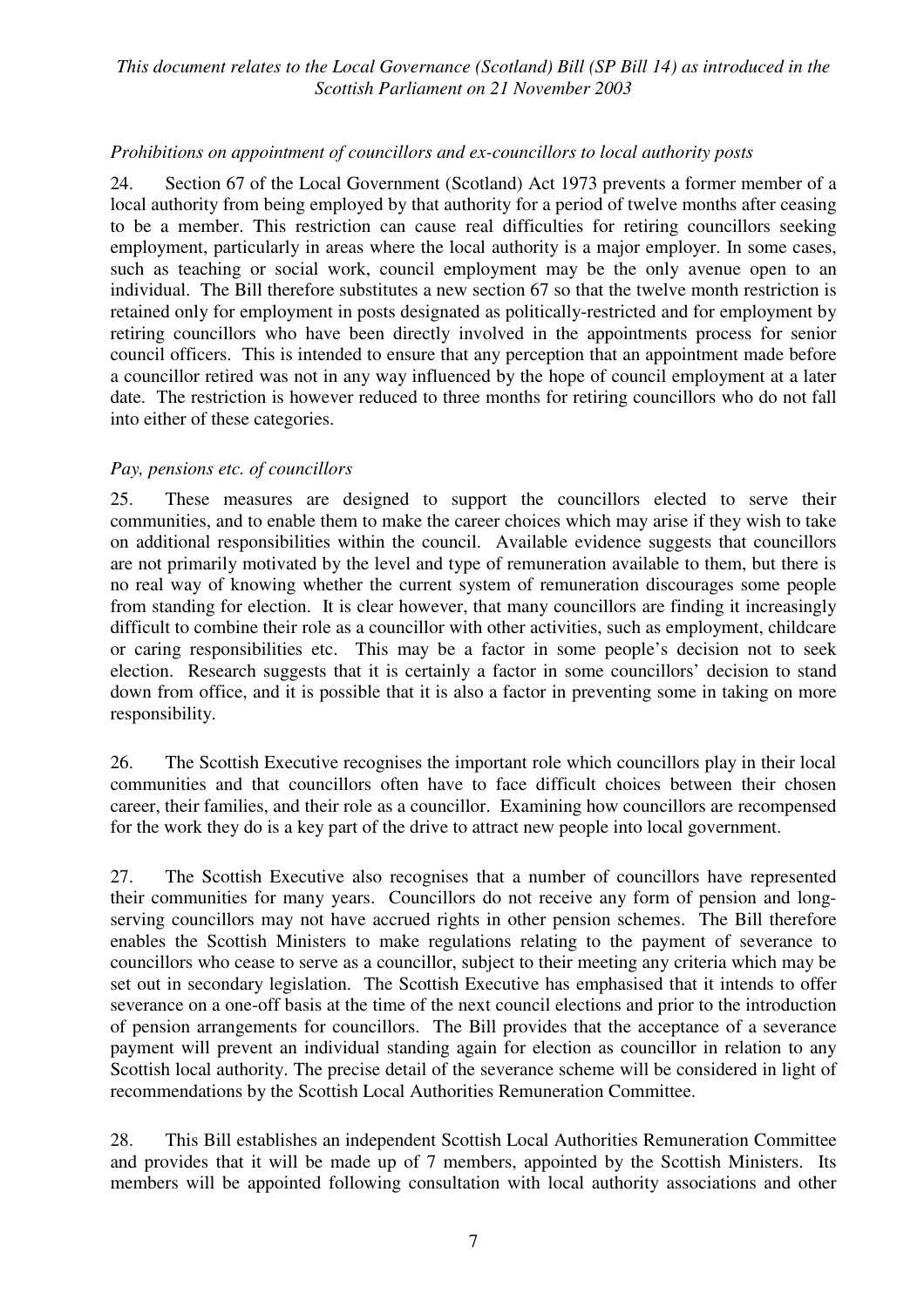interested parties. The Committee will be required to collect information on matters relating to councillors' remuneration, allowances, pensions and severance and give such advice to the Scottish Ministers in relation to those matters as the Scottish Ministers may require.

29. The activities of the Committee will be funded from grants provided by the Scottish Ministers and the Committee may, with the consent of the Scottish Ministers, appoint staff to help it carry out its functions. Its procedures will be a matter for the Commission itself to determine.

30. The Bill also provides that that the Committee shall comply with any directions made by the Scottish Ministers in relation to the discharge of its functions. The Scottish Ministers intend to give specific directions to this Committee, and, in particular, to direct it to consider the role which councillors fulfil, and the salary which this should attract; and the fact that the severance arrangement should be a one-off scheme, available to cover the period before pension arrangements can be introduced and only in the run up to the next council elections.

31. The Bill enables the Scottish Ministers to issue regulations to provide for the payment of remuneration and expenses to councillors. These regulations may cover payments made in respect of activities carried out in connection with any of the duties of a councillor and make different provisions for different circumstances and purposes. The power to make regulations also allows for an element of remuneration to be payable by way of a pension and for a pension scheme to be set up or adapted for this purpose. It also enables regulations to be made in relation to severance. These are enabling powers and the exact form that remuneration, pension, and severance arrangements take will depend upon decisions taken by the Scottish Ministers in light of recommendations made by the Scottish Local Authorities Remuneration Committee. That Committee will start work as soon as possible after enactment to enable new arrangements to be in place before the next council elections.

#### **Consultation**

32. The measures in Part 2 of the Bill have been subject to extensive consultation. Measures concerning political restrictions on council employees were first considered by the McIntosh Commission and were further discussed in the Scottish Executive's consultation paper *A Power of Community Initiative, Community Planning, Political Restrictions on Council Employees.7* More recently, further views were sought in the White Paper *Renewing Local Democracy – the Next Steps* and during the consultation on the draft *Local Governance (Scotland) Bill*. At each stage, there has been a broad measure of support for the proposals on political restrictions from the majority of respondents. The proposal to reduce the age at which people can stand for election as a councillor has also received wide support.

33. The proposal to change the period after which former councillors can take up employment with their former council was also covered in the White Paper. There was a range of views on the nature of the restrictions which should apply to former councillors wishing to take up council posts, with views ranging from no change to the current restrictions to removing

<sup>-&</sup>lt;br>7 *A Power of Community Initiative, Community Planning, Political Restrictions on Council Employees*, Scottish Executive, November 2000, http:www.scotland.gov.uk/consultations/planning/pcip-00.asp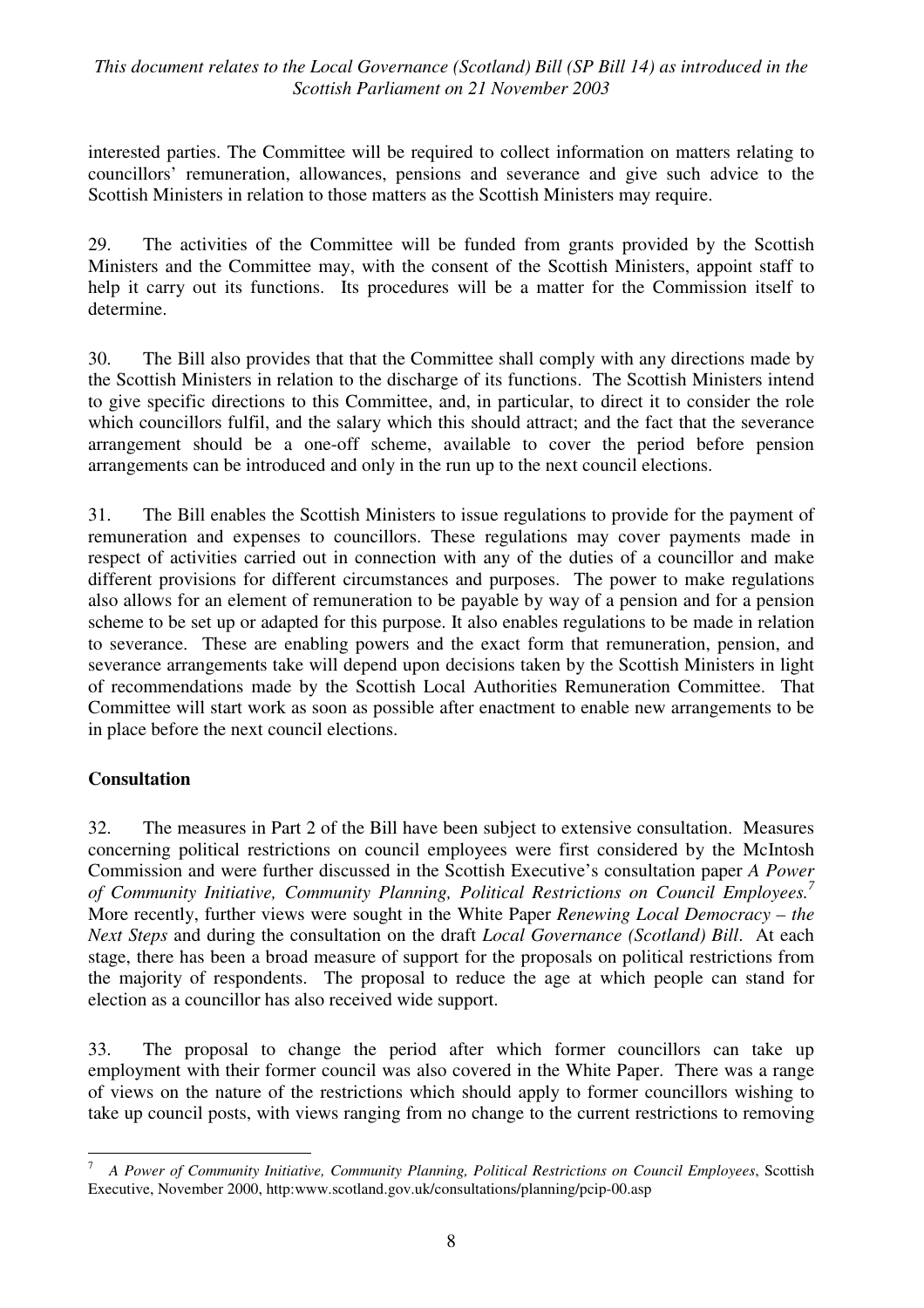the restrictions completely. The proposal to reduce the period during which most former councillors are unable to take up employment with the council has, however, been generally welcomed.

34. Councillors' remuneration was first subjected to consultation as part of the McIntosh Commission's work. The views expressed during that process led to McIntosh's recommendation that a pay and conditions package for councillors should be drawn up and that remuneration should in future be subject to independent review. The Kerley Group also examined remuneration and the case for change was debated in the Scottish Executive's White Paper *Renewing Local Democracy – the Next Steps.* The majority of respondents to the White Paper who commented on this issue recognised the need for change in the way councillors are remunerated. There was broad agreement that all councillors should receive a basic salary in future, with further payments for those with additional responsibilities, and that pension and severance arrangements should be made available. There was, however, no consensus on the levels of salary that should be paid in future. There was also a broad measure of support for the suggestion that remuneration might be considered by an independent body in future. Most recently, the Scottish Executive's proposals were considered in the draft *Local Governance (Scotland) Bill* consultation*.* Relatively few responses commented on the provisions dealing with councillors' remuneration at that stage, although some respondents commented on the need for the Committee to be truly independent and their desire to preserve some element of local flexibility.

#### **Alternative approaches**

- 35. Alternative approaches to provisions in Part 2 are:
	- *Maintaining the current position on the disqualification of local government employees from standing for election; age qualification; eligibility for membership: politically restricted posts; and prohibitions on appointment of councillors and excouncillors to local authority posts*. The current legislation on each of these areas is not causing enormous difficulties. Changing the various restrictions covered in this part of the Bill does, however, contribute to the Scottish Executive's objective of widening access to council membership and removing unnecessary barriers which may currently be discouraging people from standing.
	- *Maintaining the current position on councillors' remuneration*.Councillors are currently remunerated by a system of allowances. They key elements are a basic allowance which is paid to all councillors, and additional allowances, particularly special responsibility allowances (SRAs), which are paid to some, but not all, councillors. The level of basic allowance available varies according to the size of the council and is set by the Scottish Executive, but the number and level of SRAs in payment is determined by each individual council. This system of allowances, and, in particular, the level of allowances paid, do not appear to encourage people to stand for election as a councillor. Nor do they appear adequately to recompense many councillors for the role they now play. Conversely, about two thirds of councillors receive SRAs. This proportion seems very high, and it appears that some councils may be using SRAs to compensate councillors with limited additional responsibilities for the fact that the basic allowance is too low. In addition, current arrangements do not include provision for pension arrangements which is considered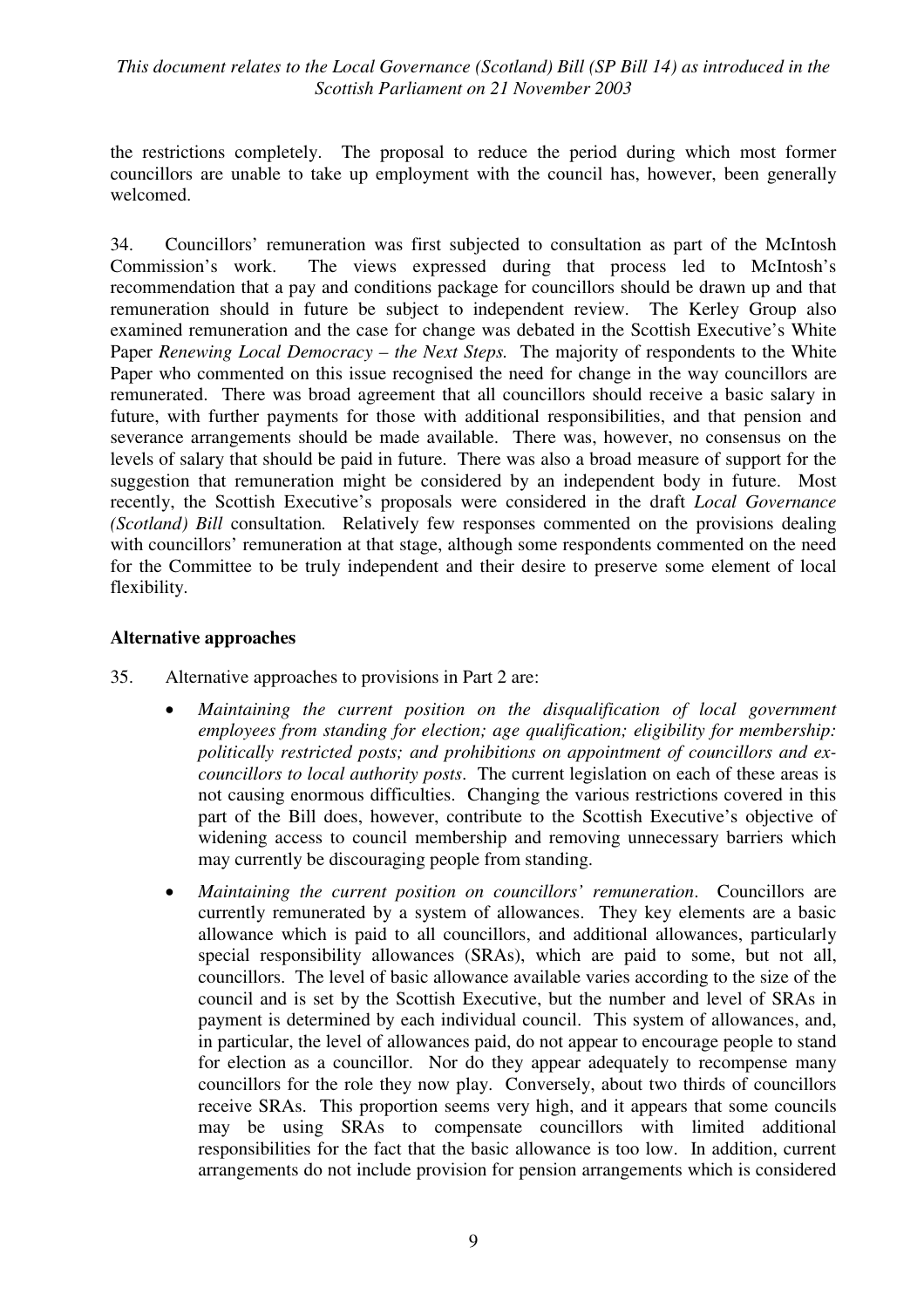> to be a further factor which will discourage people from considering standing for election as a councillor.

- *The Scottish Executive considers remuneration issues rather than independent committee*. As final decisions on councillors' remuneration will be taken by the Scottish Ministers, an alternative approach would be for the Scottish Executive to develop options to allow such decisions to be taken. While this would be a relatively straightforward approach, the Scottish Executive considers it important that any proposals concerning councillors' remuneration are developed by an independent body which has a breadth of expertise in this complex area.
- *Establish local remuneration committees*. Instead of a national remuneration committee, it would be possible to create a number of local remuneration committees which might be better able to take account of particular local circumstances. Such an approach would, however, perpetuate the current system under which councillors' remuneration varies considerably across Scotland.

#### **MISCELLANEOUS AND GENERAL – PART 3 (SECTIONS 20 TO 23)**

#### **Policy objectives**

#### *Election expenses etc.*

36. The Scottish Local Government Elections Rules 2002 sought to bring the procedures for council elections further into line with those for Parliamentary elections, but a number of changes which had been made in respect of Parliamentary elections by the Political Parties, Elections and Referendums Act 2000 (c.41) ("the PPERA") could not be introduced for council elections without primary legislation.

37. The Bill therefore amends certain sections of the PPERA to extend to council elections the meaning of "election expenses" and "candidate" currently in use for Parliamentary elections. It also repeals section 82(4) of the Representation of the People Act 1983 (c.2) removing the requirement for a declaration of election expenses to be made before a justice of the peace or the proper officer of a local authority. Again, this change is in line with the arrangements already made for Parliamentary elections. The need for both changes has been raised by electoral administrators and political parties.

#### **Consultation**

38. Responses to the consultation on the draft *Local Governance (Scotland) Bill* were supportive of these changes.

#### **Alternative approaches**

39. No alternative approaches were considered. The changes bring the procedures for council elections in Scotland further into line with those for Parliamentary elections.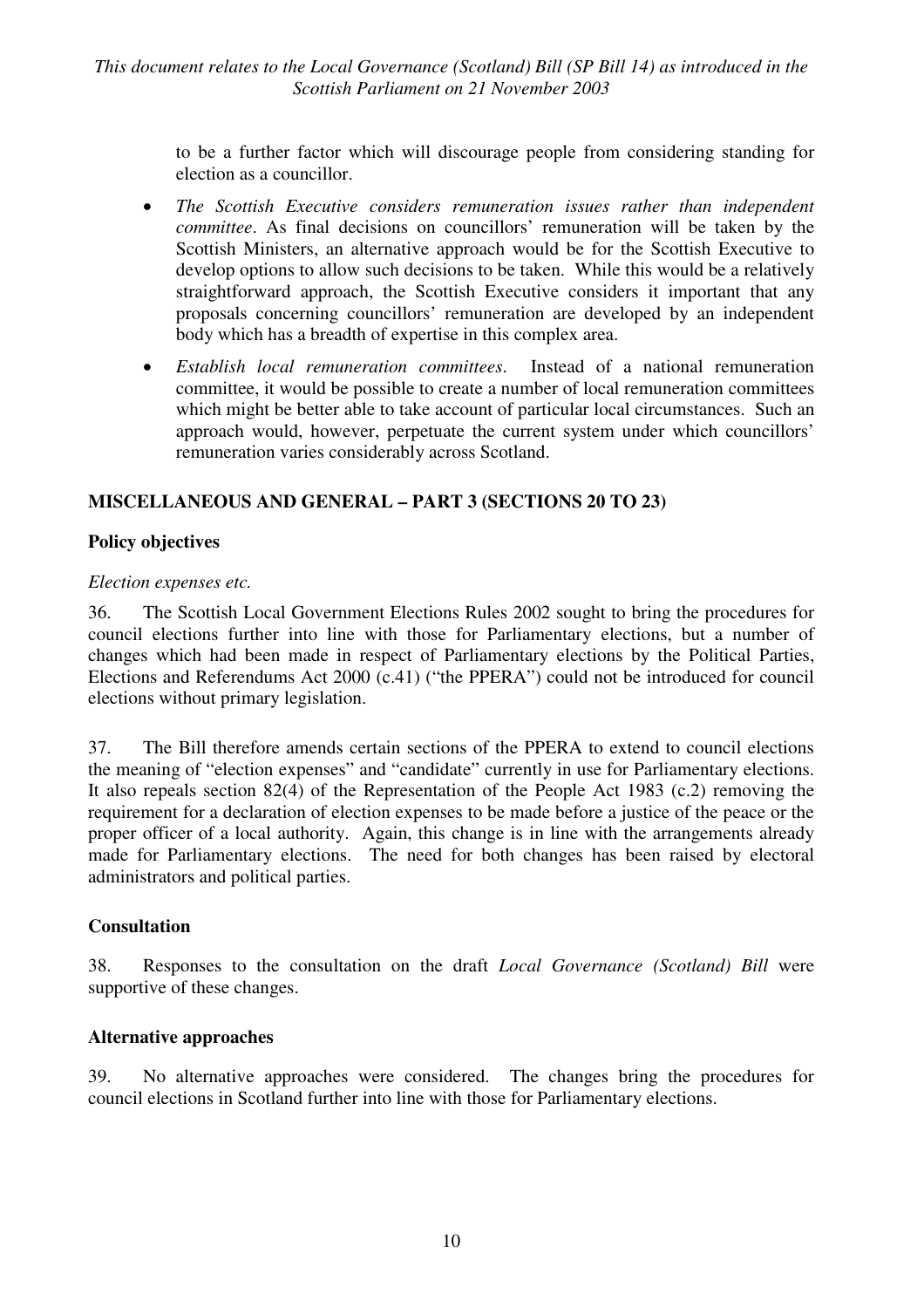## **EFFECTS ON EQUAL OPPORTUNITIES, HUMAN RIGHTS, ISLAND COMMUNITIES, LOCAL GOVERNMENT, SUSTAINABLE DEVELOPMENT ETC.**

#### **Equal opportunities**

40. The Scottish Executive believes the measures in the Bill, and its broader widening access agenda will have a positive effect on equal opportunities. Women, younger people, people with disabilities, and minority ethnics are currently under-represented in Scotland's councils. The provisions relating to the political restrictions on council employees, the electoral system and councillors' remuneration will be important factors in encouraging a wider cross-section of the community to consider standing for election as a councillor. Of course, there are many others ways in which people from groups currently under-represented in councils can be encouraged to seek election. As noted above, these are being examined by the Widening Access to Council Membership Progress Group which will make recommendations to the Scottish Ministers around September 2004.

#### **Human rights**

41. The Scottish Executive considers that the provisions in the Bill are consistent with the European Convention on Human Rights. Complaints under the European Convention on Human Rights can only be brought by a "person, non-governmental organisation or group of individuals claiming to be the victim of a violation" of a convention right by virtue of Article 34 of ECHR. While "non-governmental organisation" and "groups of individuals" are wide terms they do not cover local government organisations.

42. Article 3 of Protocol 1 to the Convention provides that "the High Contracting Parties undertake to hold free elections at reasonable intervals by secret ballot, under conditions which will ensure the free expression of the opinion of the people in the choice of the legislature." In respect of Part 1 of the Bill, the Scottish Executive is of the view that this article is not applicable to council elections because of the interpretation of the word "legislature." On the basis of case law the Scottish Executive would conclude that as local authorities do not possess an inherent primary rule making power and the powers which have been delegated to them are exercised subject to Parliament's ultimate control they would not be considered by the Court to form part of the legislature.

43. In respect of Part 2 of the Bill, the Scottish Executive has considered whether the sections relaxing existing provisions are creating new restrictions on standing for election as councillor and, as such, whether they restrict an individual's rights to impart information and ideas to third parties in a political context thereby interfering with an Article 10 right. Similar it can be argued that they interfere with the freedom of association with others an Article 11 right. The Scottish Executive is of the view that these interferences are justified on the basis of case law.

44. In relation to severance payments for councillors, the Scottish Executive has considered whether such a provision would infringe Article 3 of Protocol 1 (Right to free elections) and has concluded that there is no infringement on the basis that local authorities do not fall within the definition of "legislature".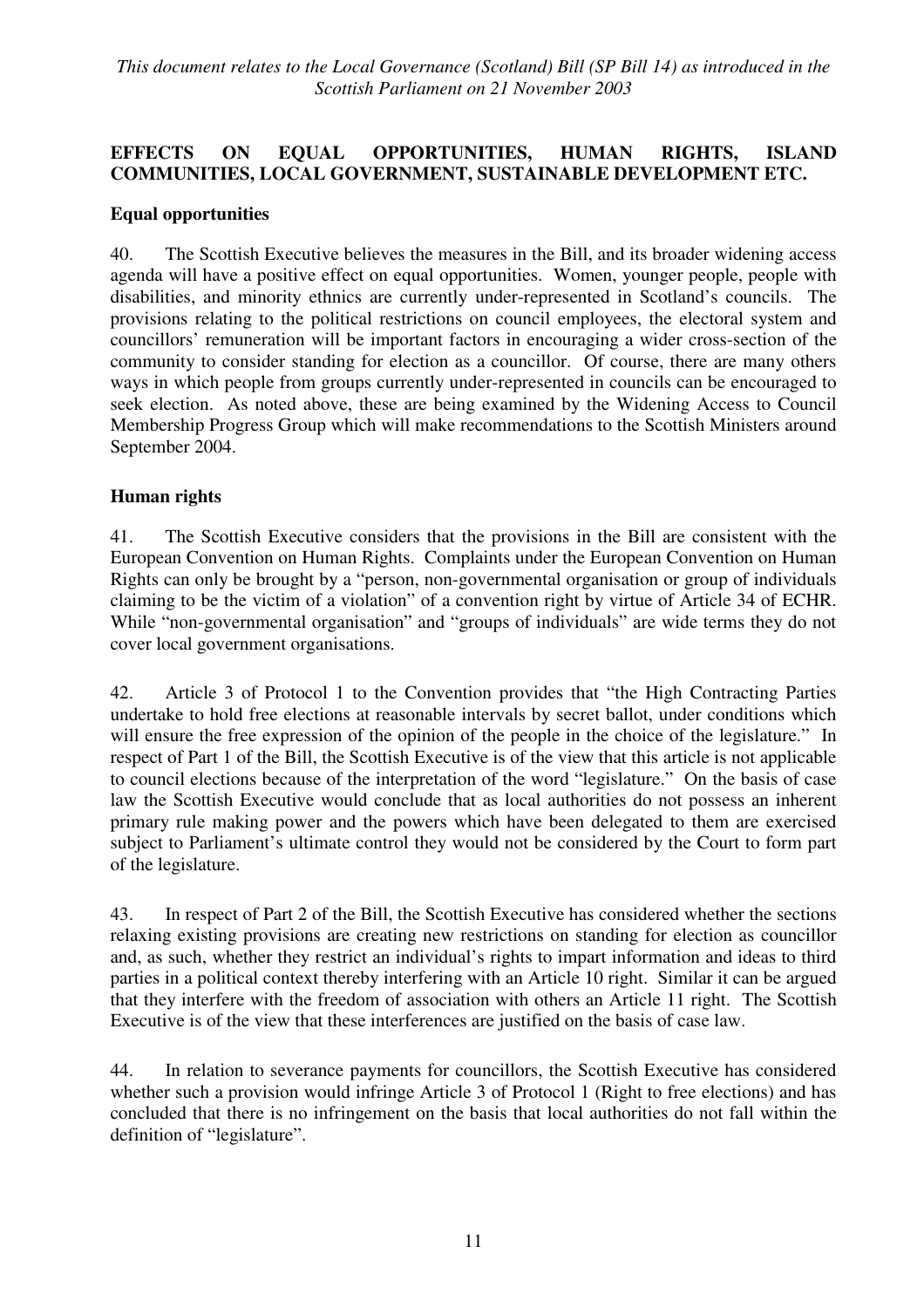#### **Island/rural communities**

45. The local authority can be the major or a significant source of employment in a rural or islands area. An individual in an urban area has the option of working in one local authority and being a councillor in a neighbouring authority. That is unlikely to be a practical option for those in rural or islands areas. Current legislation on designating politically restricted posts, or the appointment of councillors and former councillors to the local authority is therefore likely to have a greater impact in rural and islands communities where a significant percentage of the population will be unable to, or be discouraged from, standing for election. The measures in the Bill concerning the designation of politically restricted posts, and the measures concerning the appointment of councillors and former councillors to local authority posts should therefore have a positive effect in rural and islands areas.

46. The Scottish Executive recognises that there has traditionally been a high proportion of councillors, particularly in rural and islands areas, who stand as independent candidates with no party affiliations or backing. One of the core principles at every stage of the consultation and policy development process that led to this Bill has been that the electoral system used should not unduly act for or against the interests of independent candidates. The Scottish Executive does not believe that the STV system is in any way detrimental to independent candidates. Indeed, in areas where there may be a mix of party and independent candidates standing, STV may give independents (and candidates from small parties) a greater chance of being elected.

47. As noted above, multi-member wards will generally be larger than those which exist at present. The Scottish Executive recognises the challenges this will pose, particularly in islands authorities where wards may contain more than one island. The Scottish Executive expects councillors in such wards to work in a co-operative, consensual way, in the interests of the ward and its constituents. In the meantime, the Single Transferable Vote Working Group will be examining the practical issues which the introduction of multi-member wards raises for rural and islands and communities.

#### **Sustainable development**

48. There are no effects on sustainable development.

#### **Local government**

49. The effects on local government are set out in the discussions on the policy objectives of the Bill throughout this Memorandum.